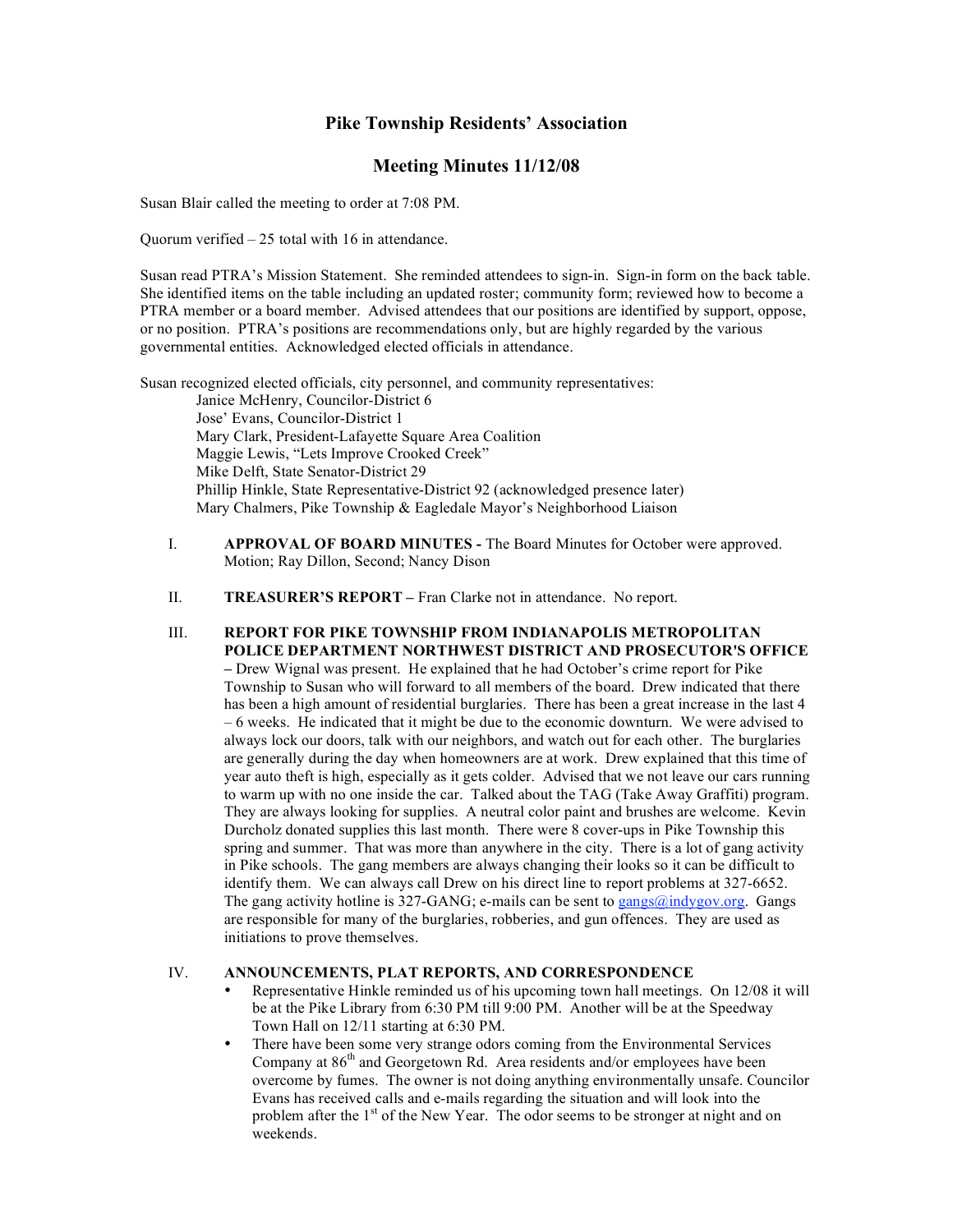- Mary Clark told us the multi-cultural parade organized by Laf. Square Area Coalition was a great success. They had over 1000 participants. LSAC hopes that by getting more people involved, the area retailers will benefit by more customers.
- It was brought up that the service station at  $56<sup>th</sup>$  and Lafayette Road has just changed ownership. They have started selling Mad Dog 20/20 (type of wine), and a proposal was made that we let the proprietors know we don't desire that type of alcohol sales within our community. PTRA, along with others, had remonstrated against the Alcohol Permit, but were unsuccessful in defeat.
- Maggie Lewis with the Crooked Creek CDC says that money has been made available to them from The Daughters of Charity to buy foreclosed homes in Pike and Washington Township. The homes are refurbished and resold. They want to purchase 12 homes in the next year. PTRA agreed to assist them in locating properties. Nancy and Tim will help with that.
- Update on cases.
	- 2701 Westlane was approved with commitments. Susan decided to remove our standard "no billboard" commitment because the property is zoned residential. Billboards are not permitted within dwelling district ordinances.
	- $5201$  West  $59<sup>th</sup>$  Street was denied. Thanks to Jan, Ed Locke, Bruce (Susan's spouse), and Tim for their participation and attendance. Tim provided home inventory numbers within Pike Township. This made a large impact with the Hearing Examiner. No appeal will be filed. We should assist in whatever way we can to find an appropriate use for this property. Councilor Evans supported our remonstrance.
	- Interstate Shops- Lafayette Road Sharon Stuart Brown Changes to landscape plan. PTRA has landscape plan approval per commitments. Replace the 4 Black Hills Spruce with 4 Prairiefire Crabapple. The reason was the Spruce trees would grow to 30' blocking the signage on the Best Buy Building. A motion was made by Don to support and seconded by Jan. Motion carried unanimously. Susan will send a letter of support.

# V. **LIQUOR PERMITS –** Ray Dillon

- 11/03 Kroger Renewal 3-way  $86<sup>th</sup>$  & Township Line Rd.
- 11/03 Indian Restaurant Renewal  $3$ -way  $3500$  W.  $86<sup>th</sup>$  Street
- 11/03 Homewood Suites Renewal Beer & Wine  $94<sup>th</sup>$  & Michigan Rd.
- 11/17 Wal-Mart Renewal  $3$ -way 4545 Lafayette Rd.
- 11/17 Zoom Entertainment New Beer & Wine  $38<sup>th</sup>$  & Lafayette
- 12/01 Hooters of Speedway 3-way Renewal 5314 W. 38<sup>th</sup> Street
- 12/01 Dow's Market Beer & Wine Renewal 4281 N. High School Rd.
- 12/01 Macaroni Grill 3-way Transfer of ownership W  $86<sup>th</sup>$  Street
- $12/15$  Hoosier Petes Transfer of ownership 5820 W. 56<sup>th</sup> Street

## **VI. LAND USE – CONTINUED PETITION**

**1) 3530, 3564 AND 3566 W 71ST St. – 2008-ZON-844/2008-VAR-844** Jerry Dunlevy, Jr., requests rezoning of 16 acres from SU-1 to D-3 to provide for residential uses. Variance of Use to provide for a landscaping contractor (not permitted), with the outdoor storage of three commercial trucks with chipper trailers (not permitted). Variance of Development Standards to legally establish a lot having 25 feet of street frontage and a lot width of 25 feet at the required front setback (min. 35 feet of street frontage required, min. 70-ft. lot width required). Council District 1. Hearing continued by PTRA to 11/26/08, Hearing Examiner. Presenter is Jerry Dunlevy. Chairperson Clint Fultz, VP-District IV*. Petitioner desires to leave existing residential dwellings. Has already performed some renovations and refurbishments. On the Variance of Use, Petitioner agrees there shall be no chipping or sawing. It will only be a growing nursery. Hours of operation are Monday – Friday. Normally they do not work on Saturday or Sunday. There will be three trucks with chipper trailers parked there. Agrees to no retail or storage of landscape materials (i.e., stone, mulch, boulders, gravel, landscape timbers, etc.). They are committed to building a 6' fence along the east property line within 1 year. They will operate only from 8:00AM – dusk. A motion to support with*